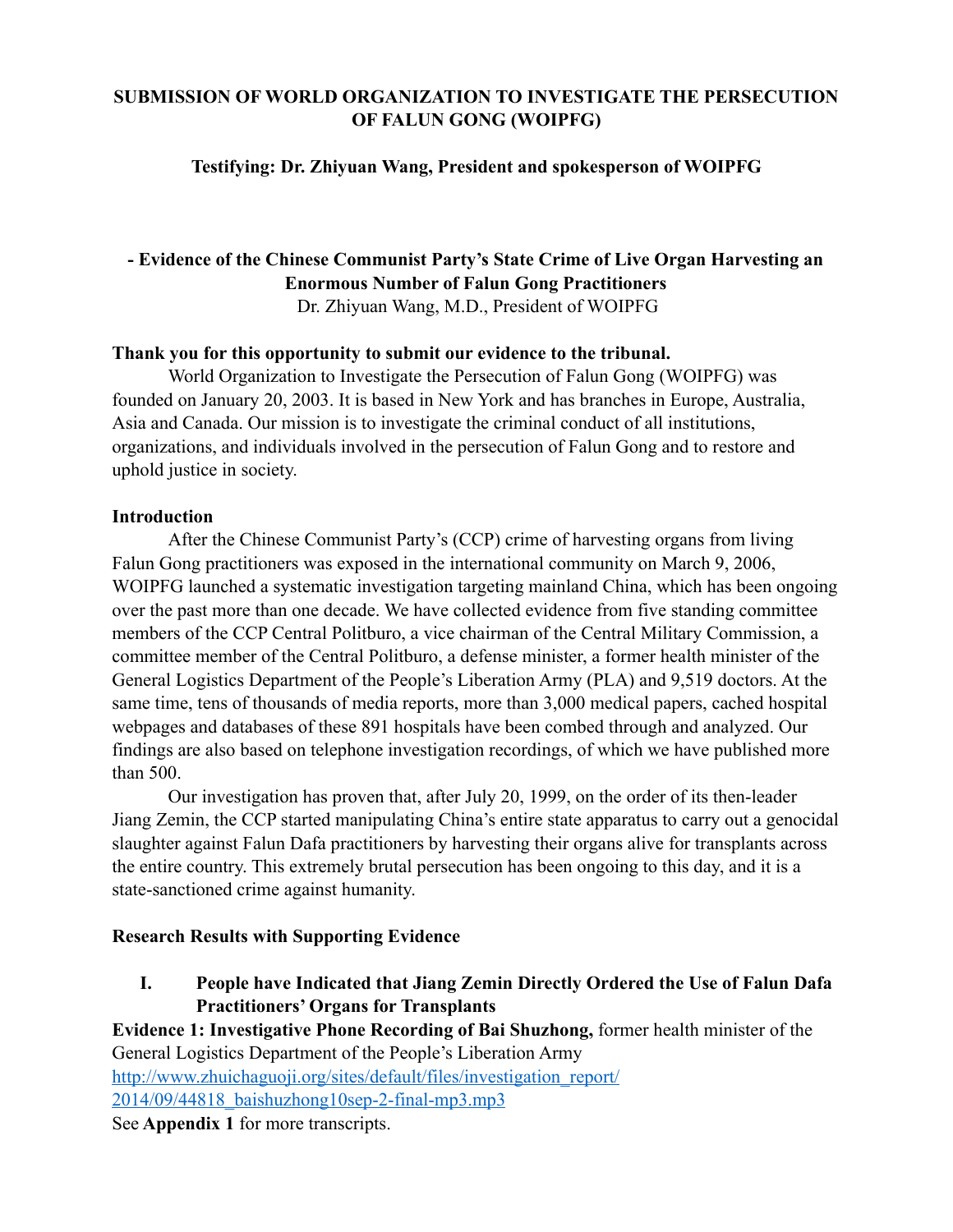**WOIPFG Investigator:** When you were the head of the health division for the PLA General Logistics Department, regarding taking organs from detained Falun Gong people for organ transplantation, was it an order from Wang Ke, the then-director of the PLA General Logistics Department? Or did it directly come from the Central Military Commission?

**Bai:** Back then it was Chairman Jiang. There was an order, a sort of instruction, which said to carry out such things, organ transplantation. That is to say, it was not just the military that was doing kidney transplants.

**WOIPFG Investigator:** We also obtained some intelligence, that is to say back then, the Joint Logistics Departments of the Military Regions had detained a number of Falun Gong people as live donors, is that true?

**Bai:** This, this is back then, ah, I think, at least this is how I remembered, because back then after Chairman Jiang issued the order, we all did a lot of work against the Falun Gong practitioners. Because Jiang paid a lot of attention to this matter back then, and put a lot of emphasis on this matter.

**Evidence 2: Investigation Phone Recording of Bo Xilai,** then-Minister of Commerce in China [http://www.zhuichaguoji.org/sites/default/files/files/report/](http://www.zhuichaguoji.org/sites/default/files/files/report/2015/06/48095_du_jia_lu_yin_bo_xi_lai_zi_pu_jiang_ze_min_ling_huo_zhai_fa_lun_gong_xue_yuan_qi_guan_.mp3) 2015/06/48095 du jia lu yin bo xi lai zi pu jiang ze min ling huo zhai fa lun gong xue [\\_yuan\\_qi\\_guan\\_.mp3](http://www.zhuichaguoji.org/sites/default/files/files/report/2015/06/48095_du_jia_lu_yin_bo_xi_lai_zi_pu_jiang_ze_min_ling_huo_zhai_fa_lun_gong_xue_yuan_qi_guan_.mp3)

See **Appendix 2** for more transcripts.

**WOIPFG Investigator** (Pretending to be a secretary at the Chinese Embassy in Berlin): When you were the governor of Liaoning Province, ... that is to say, regarding the matter of live organ harvesting of Falun Gong (practitioners), was that your order or Jiang Zemin's order?

**Bo Xilai:** President Jiang's!

#### **II. There exists an enormous living organ donor pool in China**

WOIPFG has gathered several types of evidence to support this conclusion: the wait times for donor organs in many hospitals are extremely short; there are a surprising number of emergency organ transplants; there are cases of multiple organ transplant operations taking place simultaneously; the warm ischemia times are extremely short; and living human beings have been used for spare organs. In addition, detained Falun Dafa practitioners have been forced to go through blood tests, while suffering from physical and mental abuse, but they were never informed of the test results.

#### **1. China's Organ Transplant Industry Experienced an Explosive Growth Since 1999**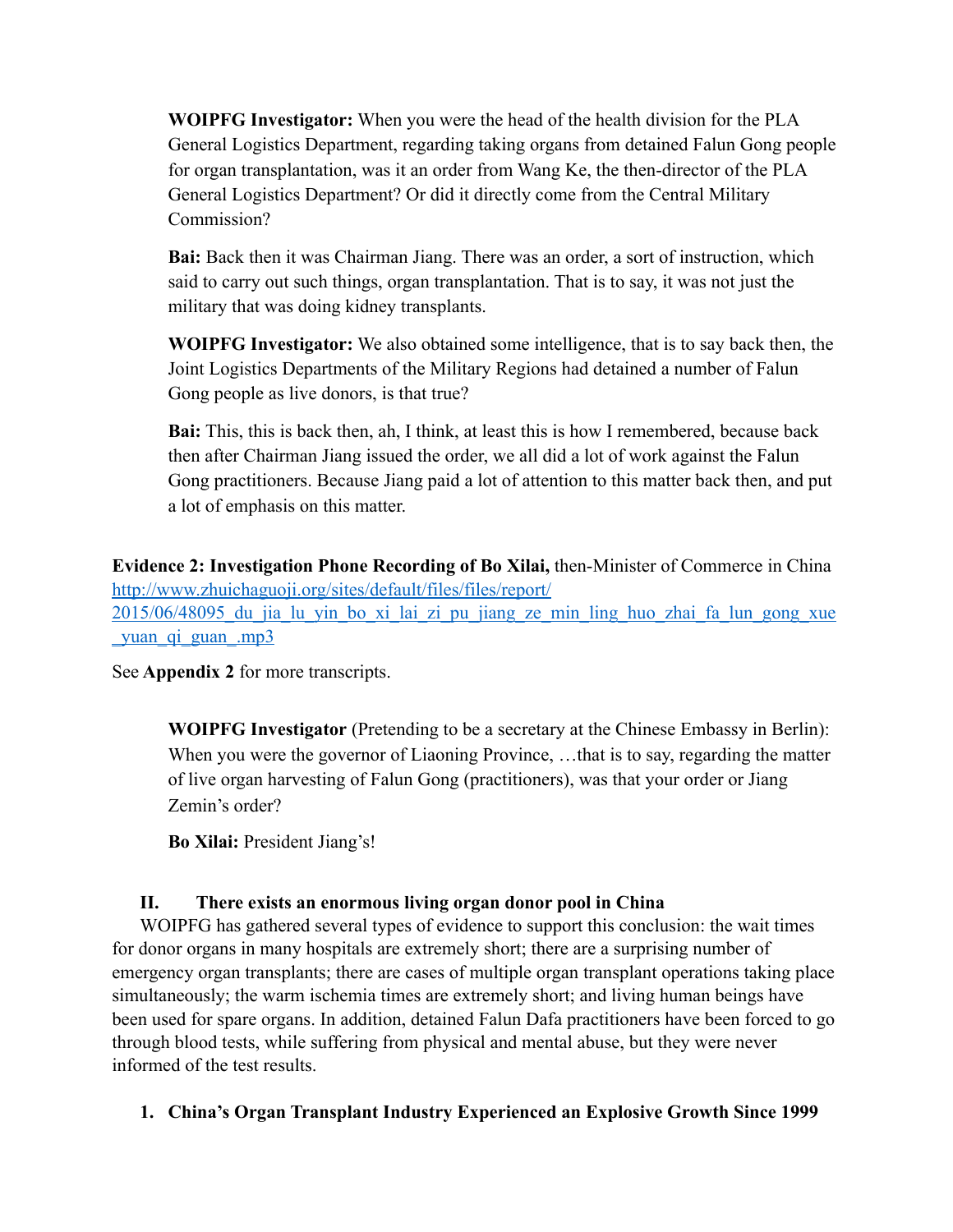### **Evidence 3: Annual national liver transplant surgery figures showed an increase of 180 times between 1999 and 2006**

In the more than two decades leading up to 1999, only 135 liver transplant cases were performed in mainland China, averaging 5 to 6 cases per year. During the 8-year period from 1991 to 1998, Chinese hospitals performed a total of 78 liver transplant surgeries, averaging 9.7 cases per year. By contrast during the 8 years from 1999 to 2006, an astronomical 14,085 liver transplant surgeries were carried out in mainland China, an average of 1,760 cases per year. This was a 180-fold increase in liver transplant surgeries, coinciding with the persecution of Falun Gong. Over almost 18 months, from January 1, 2005, to June 24, 2006, at least 5,644 liver transplants were carried out in China[1.](#page-13-0)

#### <span id="page-2-0"></span>**Evidence 4: 2007 annual liver transplantation quantities has increased 436 times**

**People cannot imagine:** After the crime of organ harvesting from living Falun Gong practitioners was exposed in 2006, at a time when the CCP was under close scrutiny from the international community, China conducted at least 4,231 liver transplant operations between June [2](#page-13-1)4, 2006, and June 24, 2007<sup>2</sup>. This was 436 times the average number of liver transplant surgeries from the period 1991-1998.

### <span id="page-2-1"></span>**Evidence 5: The percentage of emergency liver transplants is as high as 26.6% of all liver transplants**

<span id="page-2-2"></span>According to data from *The 2006 Annual Report on China Liver Transplant Registration*<sup>[3](#page-13-2)</sup>, 8,486 cases of liver transplants were performed in 29 transplant centers from April 6, 2005, through December 31, 2006. Of these, 4,331 cases had specified whether or not the case was an emergency transplant, indicating a total of 1,150 emergency liver transplantations performed, or 26.6% of those cases. One patient received a liver transplant operation only four hours after being hospitalized. This was the fastest transplantation recorded in the data set.

### **Evidence 6: Huang Jiefu performing a transplant operation with four spare livers, three of them from living persons**

<span id="page-2-3"></span>According to articles from official state-run media [www.xinhuanet.com](http://www.xinhuanet.com/) reprinting from www.xjbs.com.cn , [www.sina.com](http://www.sina.com./) reprinting from *Urumpi Evening News, Today's Nurse Periodical<sup>[4](#page-13-3)</sup>* and *Phoenix Weekly*, on September 28, 2005, the then-Vice Minister of Health Huang Jiefu accompanied Luo Gan, the then-Secretary of the CCP's Central Political and Legal Affairs Commission, to attend the 50th anniversary celebration of the establishment of Xinjiang Uyghur Autonomous Region, where he demonstrated an autologous liver transplantation surgery at the First Affiliated Hospital of Xinjiang Medical University. Huang used three backup donor livers for his surgery, and it is analyzed that the three donor livers are suspected of three living persons.

See **Appendix 3** for more details.

### **Evidence 7: Many hospitals conduct multiple transplant operations at the same time. In one hospital, 24 liver and kidney transplants were conducted in one day**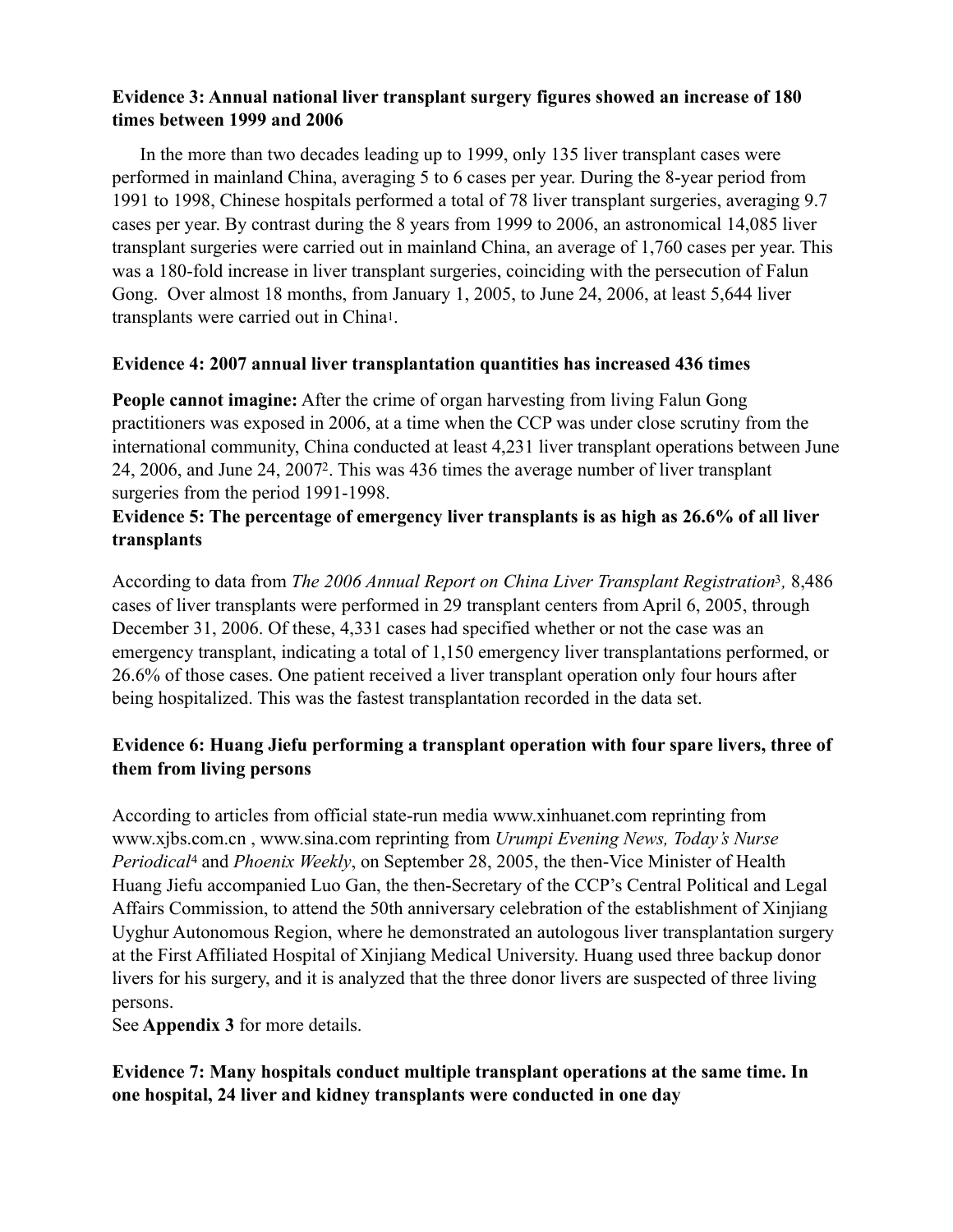<span id="page-3-0"></span>1) Xinqiao Hospital of Third Military Medical University once performed 24 kidney transplant operations in one day<sup>5</sup>[.](#page-13-4)

<span id="page-3-1"></span>2) Tianjin First Central Hospital once performed 24 liver and kidney transplant operations in one  $day<sup>6</sup>$  $day<sup>6</sup>$  $day<sup>6</sup>$ .

<span id="page-3-2"></span>3) The First Affiliated Hospital of Sun Yat-Sen University performed 19 kidney transplant operations in one day[.7](#page-13-6)

See **Appendix 4** for a list of hospitals that have performed transplant surgeries in batches.

**Evidence 8: Investigation Phone Recording on Dr. Chen Yongfeng** 

[http://www.zhuichaguoji.org/sites/default/files/report/2015/50795\\_1-1..-zheng\\_ju\\_xu\\_hao\\_63-](http://www.zhuichaguoji.org/sites/default/files/report/2015/50795_1-1..-zheng_ju_xu_hao_63-2015_06_26_zheng_zhou_shi_ren_min_yi_yuan_gan_yi_zhi_chen_yong_feng_-ke_yi_tiao_ge_nian_qing_de_-pub-2-k.mp3) [2015\\_06\\_26\\_zheng\\_zhou\\_shi\\_ren\\_min\\_yi\\_yuan\\_gan\\_yi\\_zhi\\_chen\\_yong\\_feng\\_](http://www.zhuichaguoji.org/sites/default/files/report/2015/50795_1-1..-zheng_ju_xu_hao_63-2015_06_26_zheng_zhou_shi_ren_min_yi_yuan_gan_yi_zhi_chen_yong_feng_-ke_yi_tiao_ge_nian_qing_de_-pub-2-k.mp3) ke yi tiao ge nian qing de -pub-2-k.mp3 See **Appendix 5** for more transcripts.

On June 26, 2015, (8613623711903), Dr. Chen Yongfeng from the Organ Transplant Department at Zhengzhou People's Hospital told a WOIPFG investigator that they have plenty of donors, **"We can select a good and relatively young liver. We have plenty of donors, so we can still select the ones that are young and good.** It is hard to say if that will be the case down the road."

**Evidence 9: Investigative Phone Recording on Director Wang,** Coordinator for kidney transplant operations at Yantai Yuhuangding Hospital, Shandong Province Phone number: +86+ 13181994782 Date: May 26, 2017

[https://www.zhuichaguoji.org/sites/default/files/report/](https://www.zhuichaguoji.org/sites/default/files/report/2017/07/72524_investigation_report_1500066592_93.mp3) [2017/07/72524\\_investigation\\_report\\_1500066592\\_93.mp3](https://www.zhuichaguoji.org/sites/default/files/report/2017/07/72524_investigation_report_1500066592_93.mp3) 

#### See **Appendix 6** for more transcripts

**Excerpts:** To wait for the kidney source and for the operation, "including the physical examination, it will be within half a month, within two weeks." "Even for half a month, or even two weeks, the estimates are on the long side." "We ask for 400,000 yuan, and [you] give the hospital [another]100,000 yuan." "You need to find the [donors] under 30 years old. You get what you pay for, understand?"

**Evidence 10: Investigative Phone Recording on Director Wang,** Coordinator for kidney transplant operations at Yantai Yuhuangding Hospital, Shandong Province

Phone number: +86+ 13181994782 Date: June 10, 2017

[https://www.zhuichaguoji.org/sites/default/files/report/](https://www.zhuichaguoji.org/sites/default/files/report/2017/07/72524_investigation_report_1500066592_94.mp3) [2017/07/72524\\_investigation\\_report\\_1500066592\\_94.mp3](https://www.zhuichaguoji.org/sites/default/files/report/2017/07/72524_investigation_report_1500066592_94.mp3) 

See **Appendix 7** for more transcripts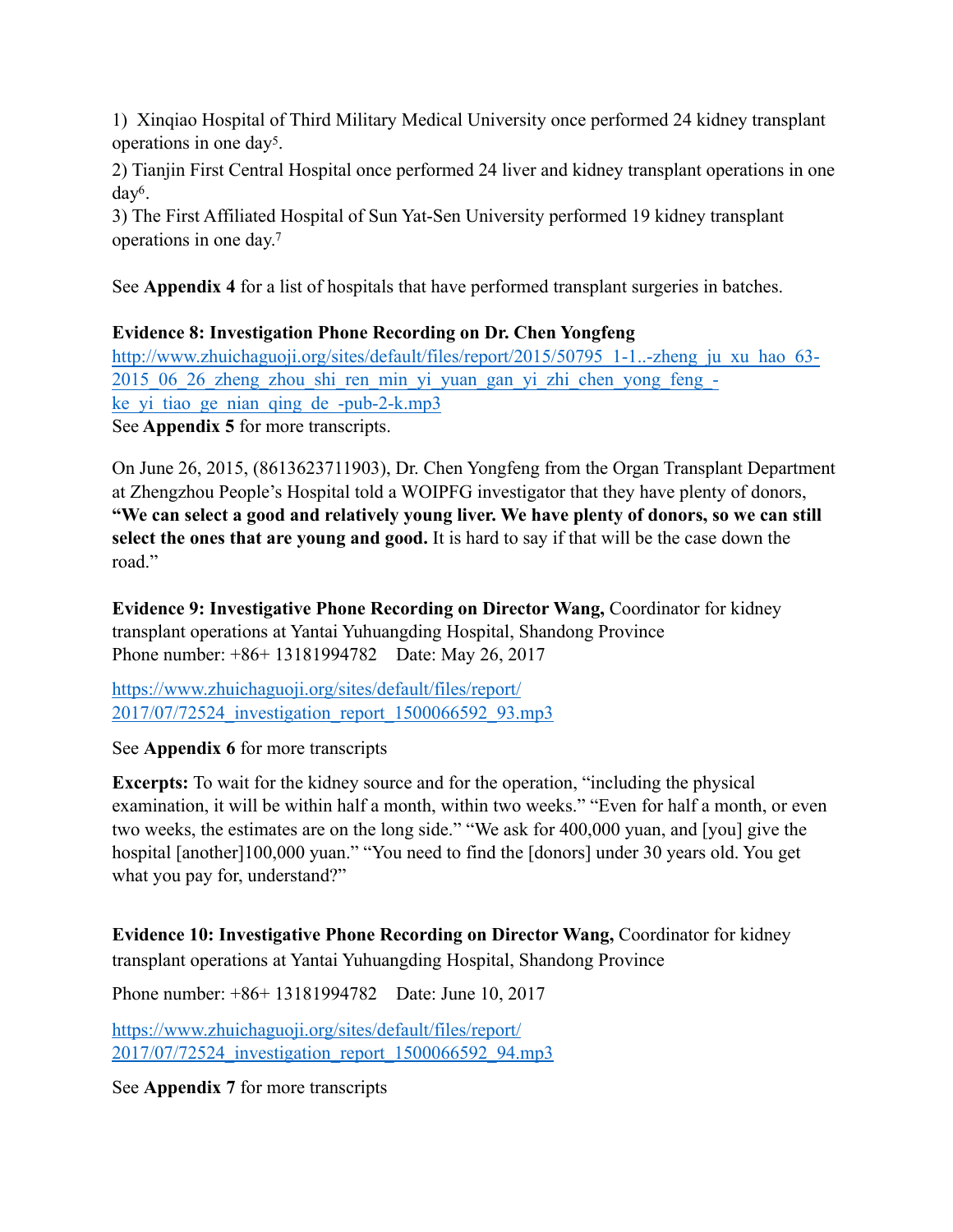(Waiting time for kidney transplant) "It won't take long, ten days." (Question: Where do the donors come from?) "We have our own channels. You don't have to ask." (Question: Taken from national organ network?) "That's all deceiving people. They are all formalities." (Question: Is that website accessible with an ID?) "It is inaccessible. It belongs to the armed police. It's not like that anyone can access it."

# **2. Live Humans' Organs have been Put on Sale, or Even Given out as Free Gifts**

# **Evidence 11: Hunan People's Hospital offer 20 free liver and kidney transplants**



<span id="page-4-0"></span>On April 28, 2006, Hunan People's Hospital advertised that the hospital is offering 20 free liver andkidney transplants, 10 liver transplants and 10 kidney transplants, $\frac{8}{3}$  $\frac{8}{3}$  $\frac{8}{3}$  suggesting a large number of organs needed to be used immediately.

# **Evidence 12: Another advertisement of free liver transplantation came into sight in China in 2017.**

From June 1 to June 30, 2017, Jilin Provincial Travel Radio and the Hepatic Transplantation Center of the First Hospital of Jilin University jointly launch a program of free liver transplantation for 10 children. [9](#page-13-8)

<span id="page-4-1"></span>**III. Direct evidence showing that Falun Dafa practitioners have been live organ harvested** 

# **Evidence 13: Investigative Phone Recording on an Armed Police Officer from Jinzhou City in Liaoning Province, who Witnessed Live Organ Harvesting**

On April 9, 2002, in a surgery room on the 15th floor of the General Hospital of Shenyang Military Region, an armed guard witnessed the entire process of organ harvesting. According to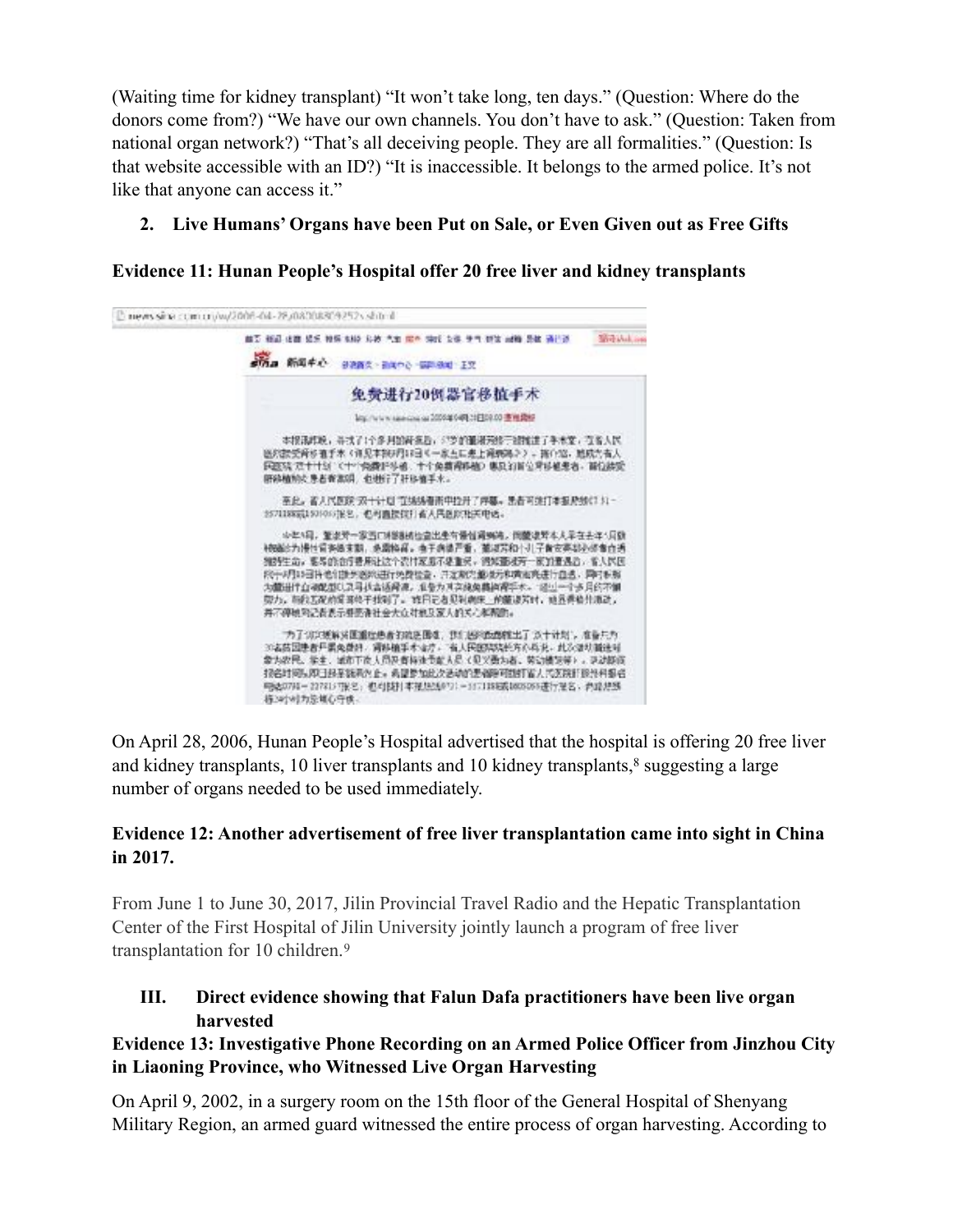his testimony, he observed two military doctors extract organs from a female Falun Gong practitioner without administering any anesthesia. The Military Identification No. of one of the doctors is 0106069. The victim was a middle school teacher in her thirties. Before the doctors killed her, she had been subjected to a month of severe torture, molestation and rape.

#### <http://www.zhuichaguoji.org//sites/default/files/201709/090402002liaoningwujing.mp3>

Investigator: You have not told me the time. Witness: April 9th, 2002. Investigator: April 9th? Witness: Yes, the operation started at 5 pm on April 9th. It lasted for three hours. Witness: Prior to that time, we had been interrogating and torturing her for about a week. She already had countless wounds on her body. Also, [we] used electric batons to beat her. She had already become delirious.

See **Appendix 8** for more transcripts.

**Evidence 14: Investigative Phone Recording on Chen Qiang**, a kidney broker who worked for the transplant division of the PLA No. 307 Hospital in Beijing

[http://www.zhuichaguoji.org/sites/default/files/files/report/2013/09/35848\\_2-chenqiang-307](http://www.zhuichaguoji.org/sites/default/files/files/report/2013/09/35848_2-chenqiang-307-new-edited.mp3) [new-edited.mp3](http://www.zhuichaguoji.org/sites/default/files/files/report/2013/09/35848_2-chenqiang-307-new-edited.mp3) 

See **Appendix 9** for more transcripts.

**WOIPFG Investigator:** You may know, a couple of years ago, because Falun Gong practitioners, who petitioned didn't disclose their names, they were secretly detained. **Chen Qiang:** The ones without names would be assigned code numbers. Anyone like this, only code numbers, I...

**WOIPFG Investigator:** For this, how could you be so sure that he (the organ source) was a Falun Gong practitioner?

**Chen Qiang:** How to positively identify a Falun Gong practitioner, well, when the time comes --- when the time comes, then on our side, our higher-ups will have people show you some documents, you know. He will show you the information and data.

**Evidence 14: Investigative Phone Recording on** a policeman from Intermediate People's Court of Jinzhou

[http://www.zhuichaguoji.org/sites/default/files/files/report/2013/09/35848\\_3-jinzhou.mp3](http://www.zhuichaguoji.org/sites/default/files/files/report/2013/09/35848_3-jinzhou.mp3)

See **Appendix 10** for more transcripts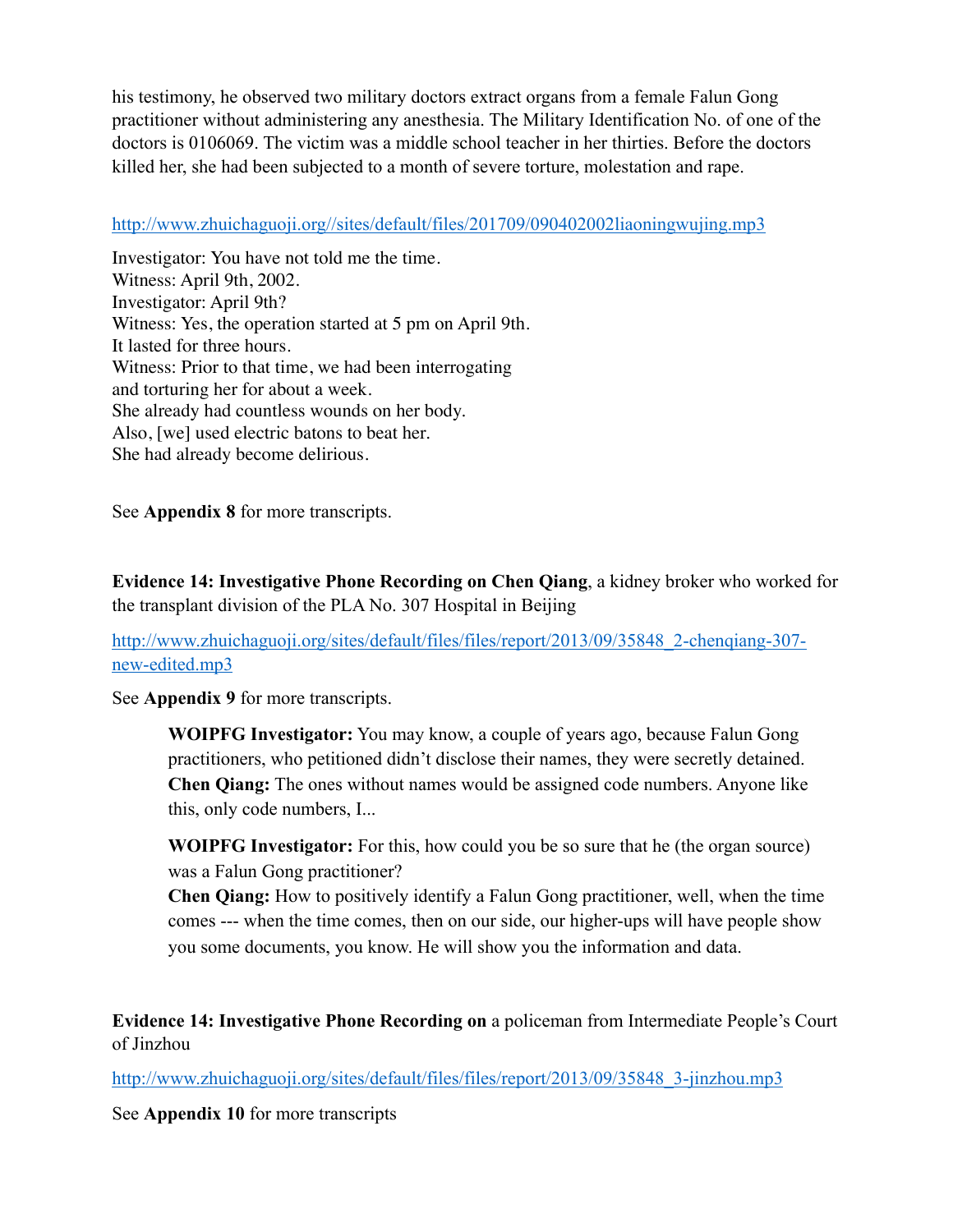A court officer from the first division of criminal law at the Intermediate People's Court of Jinzhou stated clearly, "If the conditions (referring to the prices) are good, we can provide organs of Falun Gong practitioners."

**Evidence 15: Investigative Phone Recording on Zhu Jiabin,** the head of the general department of the 610 Office in Mudanjiang, Heilongjiang Province

[http://www.zhuichaguoji.org/sites/default/files/report/](http://www.zhuichaguoji.org/sites/default/files/report/2016/07/67047_1.1.gao_xi_bei_huo_zhai_lu_yin_zheng_ju_--610zhu_jia_bin_qin_kou_cheng_ren__edited-2.mp3) [2016/07/67047\\_1.1.gao\\_xi\\_bei\\_huo\\_zhai\\_lu\\_yin\\_zheng\\_ju\\_--610zhu\\_jia\\_bin\\_qin\\_kou\\_cheng\\_r](http://www.zhuichaguoji.org/sites/default/files/report/2016/07/67047_1.1.gao_xi_bei_huo_zhai_lu_yin_zheng_ju_--610zhu_jia_bin_qin_kou_cheng_ren__edited-2.mp3) en edited-2.mp3

#### See **Appendix 11** for more transcripts

**WOIPFG Investigator:** You carved out his organs, and (you think) you can get away with it? Zhu Jiabin... (the Victim was Falun Gong practitioner Gao Yixi)

**Zhu Jiabin:** Sold them!

**WOIPFG Investigator:** Ah?

#### **Zhu Jiabin: All sold, they were all sold.**

**Zhu Jiabin:** If you appeared in front of me, I would also live organ harvest you, do you believe it or not?

### **Evidence 16: Investigative Phone Recording on Dr. Lu Guoping** of Guangxi National Hospital

[http://www.zhuichaguoji.org/sites/default/files/files/report/2013/09/35848\\_9-](http://www.zhuichaguoji.org/sites/default/files/files/report/2013/09/35848_9--guangximinzuyiyuan.mp3) [guangximinzuyiyuan.mp3](http://www.zhuichaguoji.org/sites/default/files/files/report/2013/09/35848_9--guangximinzuyiyuan.mp3) 

#### See **Appendix 12** for more transcripts

In 2008, the Chinese embassy in Canada released a TV program produced by a Hong Kong Satellite TV in an attempt to deny the charges of live organ harvesting from Falun Gong practitioners.

In the program, Doctor Lu Guoping of Guangxi National Hospital's Urology Department admitted that he was the person who answered a phone call from a WOIPFG investigator on May 22, 2006, but denied the things he had said. However, Lu Guoping speaks with a distinct stutter and accent, and the phone interview is more than 30 minutes long. It couldn't have been fabricated. So, CCP's video which intended to disprove the phone recording turned out to be an implicating piece of evidence.

Part of the investigation recording of Guangxi National Hospital doctor Lu Guoping:

Investigator: "Do you think they can find a donor body from Falun Gong (practitioners) for me?" Lu: "If you go there it shouldn't be a problem at all."

Investigator: "They can find it?" Lu: "I can tell you, it's an easy job for them to get organs."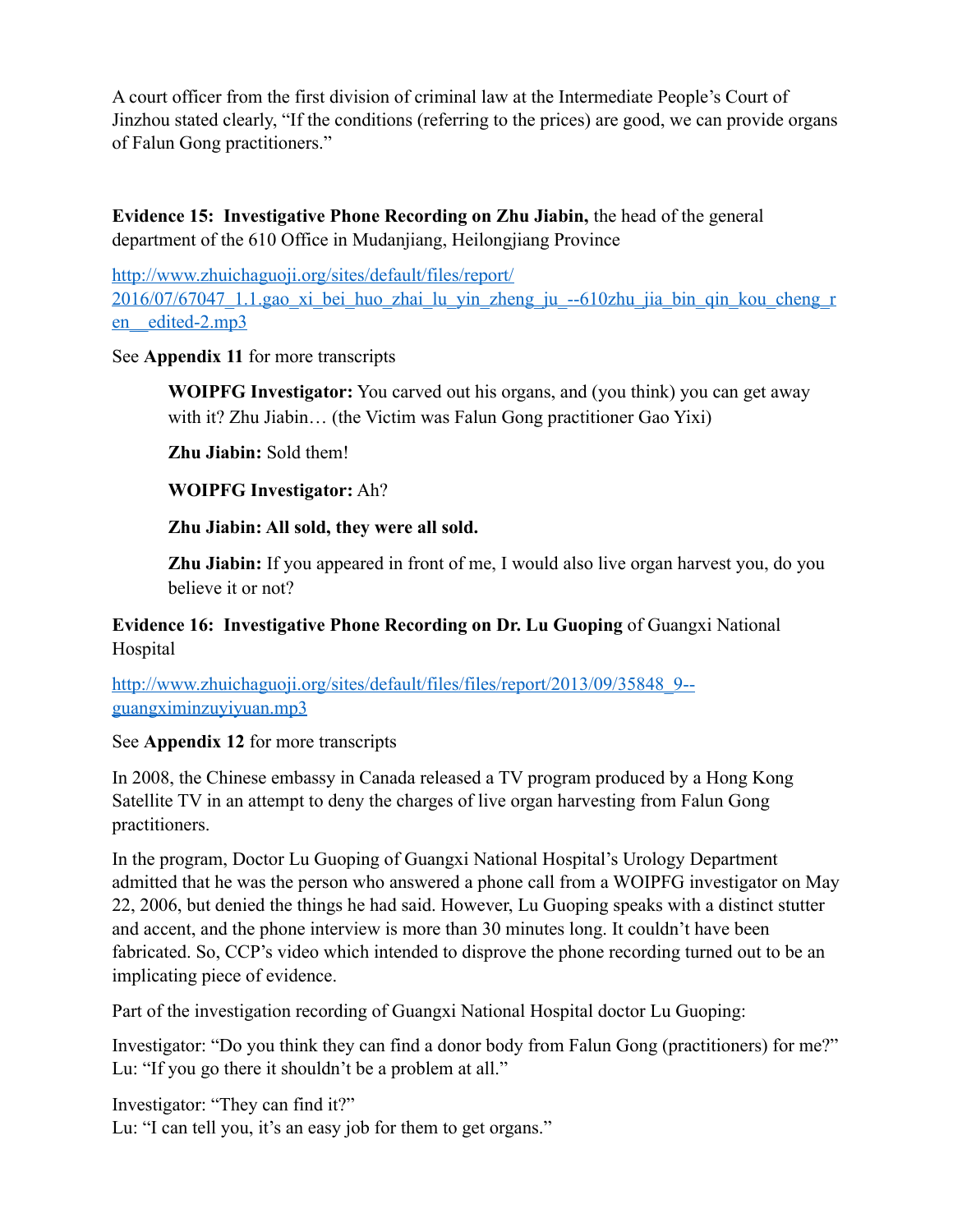Investigator: "Easy job?"

Lu: "Since they do seven or eight liver transplants a week, they can do over ten kidney transplants a week. Every month they do dozens of transplants. So they don't worry about getting organs."

Investigator: "Did your schoolmates tell you that they used organs from Falun Gong practitioners, did he?"

Lu: "Some are from Falun Gong (practitioners), some are donors from family."

# **Evidence 17: Investigative Phone Recording on Zhang Gaoli,** current Member of Politburo Standing Committee

[http://www.zhuichaguoji.org/sites/default/files/files/report/2015/06/](http://www.zhuichaguoji.org/sites/default/files/files/report/2015/06/48177_untitled_11_39_am_wednesday_24_june_2015-12-edted-edited.mp3) 48177 untitled 11 39 am wednesday 24 june 2015-12-edted-edited.mp3

### See **Appendix 13** for more transcripts

<span id="page-7-0"></span>On June 24, 2015, while Zhang Gaoli was on an official visit to Kazakhstan, a WOIPFG investigator, disguised as a secretary working for Jiang, phoned Zhang Gaol[i10](#page-13-9). When asked about Falun Gong practitioners filing lawsuits against Jiang Zemin for harvesting organs from millions of practitioners, Zhang did not deny the allegation at all. Instead, Zhang eagerly promised, "I will definitely … prevent this matter from being pursued at the Politburo's meeting."

**Evidence 18:** Top surgeons from all over the country—from organ transplant centers in Beijing and Tianjin to those in Shanghai, Wuha, Guangdong, and Guangxi—clearly admit that Falun Gong practitioners were used as organ donors and guarantee that, in most cases, they can arrange the transplant within one or two weeks.

See **Appendix 14** for a List of Hospitals that Admitted Using Falun Gong Practitioners' Organs in Phone Recordings

# **IV. Latest Evidence to Prove Falun Gong Practitioners Are Still Being Live Organ Harvested**

From October 19 to November 16, 2018, WOIPFG conducted a series of phone investigations on some key hospitals and their presidents or directors, which have been involved in the CCP's live organ harvesting from Falun Gong practitioners.

The investigation results indicate: These hospitals and doctors on the investigation lists of the WOIPFG have not stopped, and they continue harvesting organs from living Falun Gong practitioners. In response to the question "Are you still using organs from Falun Gong practitioners?" 10 investigated individuals (from nine hospitals) gave affirmative answers: "Okay, okay", "right, right, right", "right, right, correct, correct, you are right", "right, right, right, ah", "Right, this is for sure", "No problem", "Let's discuss after you come". Although other responses were vague, none of them denied the use of Falun Gong practitioners' organs.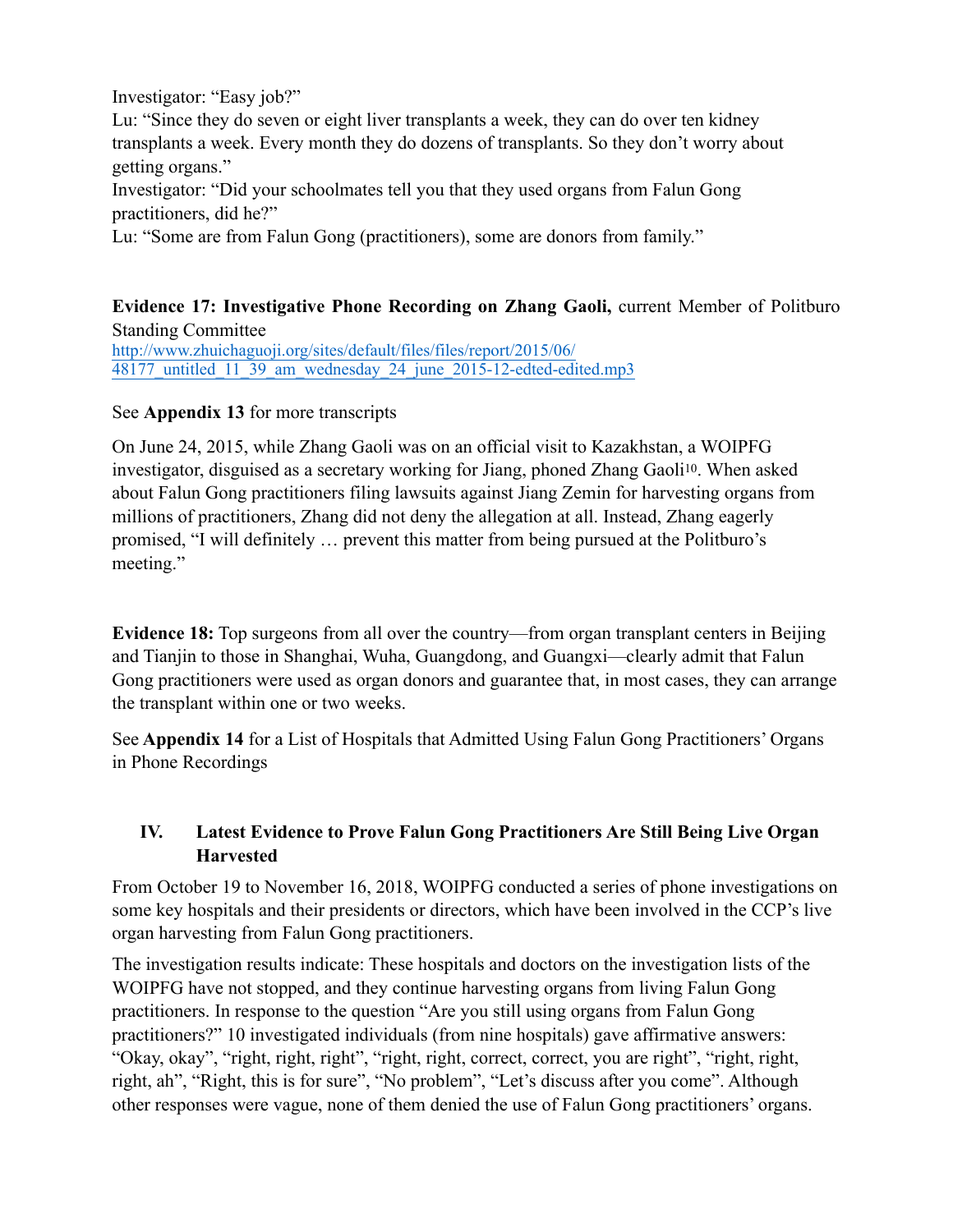The 16 telephone investigations published in this report involve 12 hospitals in major cities of 11 provinces and central government direct-controlled municipalities.

The individuals investigated are all presidents or directors of top-level organ transplant hospitals in China. Many are responsible for state-level projects in the field of organ transplantation, as well as national and provincial level technical experts. Some are even in charge of organizations dedicated to persecute Falun Gong, such as Zheng Shusen.

(Audio recordings and transcripts of Evidences 19 to 27 will be submitted to the tribunal at a later date.)

**Evidence 19: Investigative Phone Recording on Chen Xinguo,** Director of Liver Transplantation at Beijing Armed Police General Hospital (+13701220662) on October 19, 2018

**Summary of investigation results:** "At the end of the month, it should be ready." Investigator: We can't use the ones that underwent tortures or hunger strikes. This [type of organs] is not the best. It is better to have them in the normal state. Those who do the practice would be the best.

Chen Xinguo: Don't worry, we have done a lot, I will check it for you, ah! Investigator: Especially the ones that practice Falun Gong, they would be the best. Chen Xinguo: Okay! Okay!

**Personal profile:** Chief Physician (liver transplant), Master's degree students' supervisor, member of the Standing Committee of the Organ Transplantation Committee of the Beijing Medical Association, member of the Organ Transplantation Expert Committee of the Beijing Medical Association, member of the Standing Committee of the Organ Transplantation Committee of the China Research Hospital Society, and member of the Cardiopulmonary Resuscitation Committee of the China Research Hospital Society. In 2002, Chen Xinguo was performing clinical work in the area of liver transplantation, and he has assisted more than 10 units in Beijing and other places to carry out liver transplant operations.

**Evidence 20: Investigative Phone Recording on Wang Jianli,** Associate Chief Physician of the of Organ Transplant Institute, Beijing Armed Police General Hospital (13911723417), on November 2, 2018

**Summary of investigation results:** "Not sure when that can be ready, but we have a lot of organs here! A surgery can be arranged within one or two weeks. (Investigator: are the organs you are using now the healthy organs from Falun Gong practitioners, normal donors, right?) Right, right, right. (A liver transplant) can be done with 200,000 or 300,000 (yuan).

**Personal profile:** Associate Chief Physician of the of Organ Transplant Institute, Beijing Armed Police General Hospital. He is currently the leader of the Liver Transplant and Kidney Transplantation Team at the Liver Transplant Institute of the Armed Police General Hospital.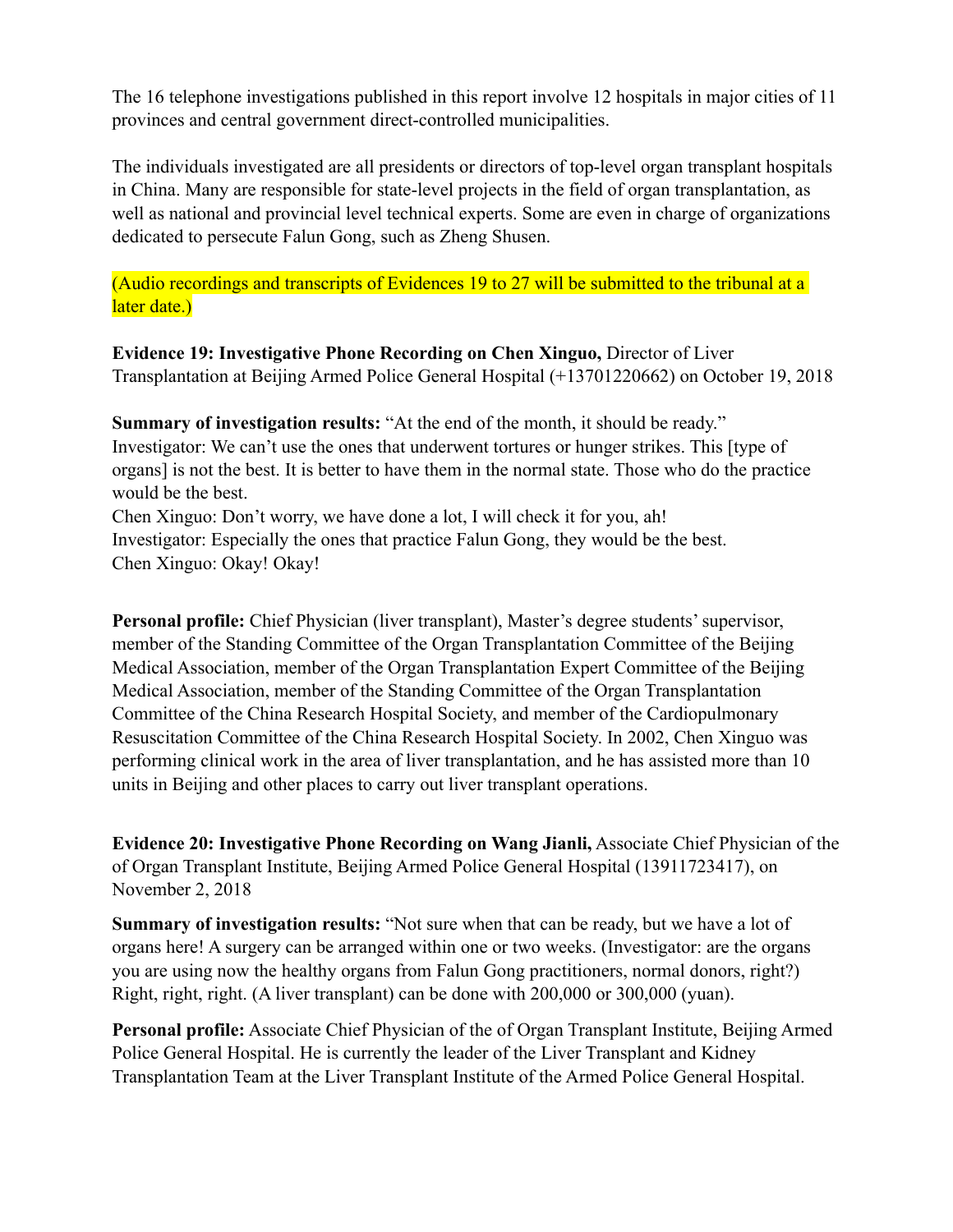**Evidence 21: Investigative Phone Recording on Zheng Shusen,** President of Shulan (Hangzhou) Hospital (13805749805) on November 3, 2018

**Summary of investigation results:** Zheng did not answer the question of "whether or not the organs are from Falun Gong practitioners", but he did not deny it, either.

**Personal Profile:** Zheng Shusen, member of the CCP, former president of the First Affiliated Hospital, School of Medicine, Zhejiang University, currently the president of Shulan (Hangzhou) Hospital and the director at the transplant center of the First Affiliated Hospital, School of Medicine, Zhejiang University, former chairman of the Chinese Transplant Congress (CTC) and chairman of China Organ Procurement Organization Alliance, was also the chairman (from 2007 to 2017) of the Zhejiang branch of "China Anti-cult Association" (CACA), which is one of the Chinese Communist Party's (CCP) important agencies against Falun Gong.

**Evidence 22: Investigative Phone Recording on Lang Ren**, Director of Department of Liver Transplantation, Beijing Chaoyang Hospital (+86-13911757869) on November 6, 2018

**Summary of investigation results: "**If everything goes well, it can be two or three weeks." Investigator: The donors, are the type of Falun Gong practitioners, that kind of normal healthy donors, right? Lang Ren: Right, right, correct, correct, you are right.

**Personal Profile:** Chief Physician, Associate Professor, Master's degree students' supervisor. He served as the editorial board member of the "*Chinese Journal of Hepatobiliary Surgery*" and member of the Beijing Medical Association's Enteral Nutrition Committee. Since 1999, he has been participating in clinical work and basic research on liver transplantation.

**Evidence 23: Investigative Phone Recording on Qu Qingshan:** Director of the Organ Transplantation Center of Zhengzhou People's Hospital (13703717386) on November 6, 2018

**Summary of investigation results:** (Investigator: Another thing is, the donors you are using now, are still the normal donors of Falun Gong practitioners, right?) Yes, all of them are in the normal state.

**Personal Profile:** Qu Qingshan, chief physician, professor, Master's degree students' supervisor. He is Director of Zhengzhou Human Organ Transplantation Center, a current member of the Organ Transplantation Branch of the Chinese Medical Association; a member of the Organ Transplantation Physician Branch of the Chinese Medical Association; a Standing Committee Member of the Organ Donation and Acquisition Management Committee of the Chinese Medical Association; a Standing Committee Member of the Dialysis Transplant Branch of the Chinese Biomedical Engineering Society; and the Member of the Kidney Transplantation Branch of the China Healthcare International Exchange Promotion Association Standing Committee; Deputy Director of the Organ Transplantation Branch of the Henan Medical Association.

**Evidence 24: Investigative Phone Recording on Miao Shuzhai,** Chief Physician of the Organ Transplantation Center of Zhengzhou People's Hospital (13938277351) on November 6, 2018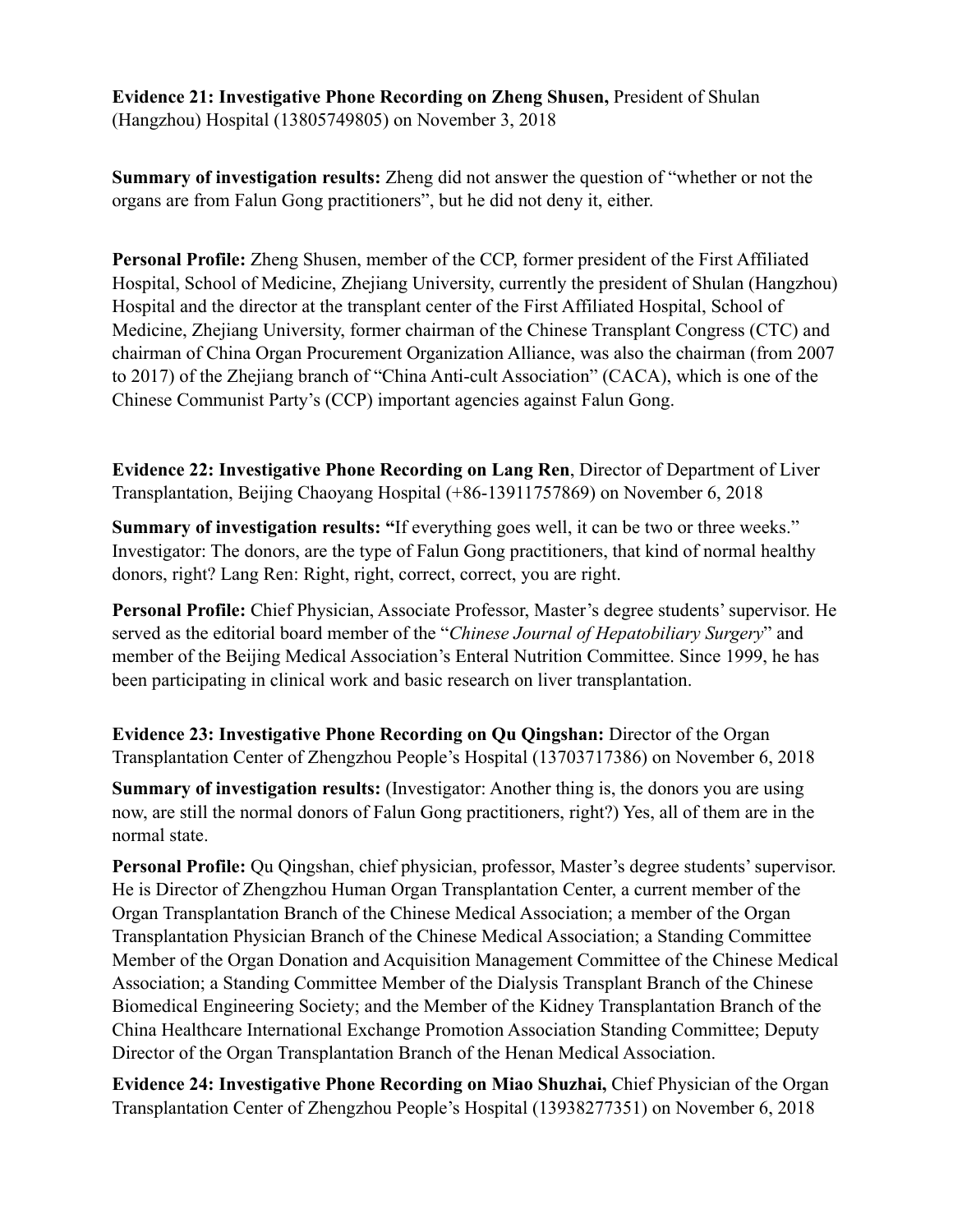**Summary of investigation results:** Arranging for a liver transplant surgery usually takes one or two weeks to one month. Investigator: And regarding your current donors, your donors are that type of normal donors (that practice) Falun Gong, right? Miao Shuzhai: Right, right, right.

**Personal Profile:** Chief physician, graduated from Henan Medical University.

**Evidence 25: Investigative Phone Recording on Hang Hualian,** Chief Medical Officer of Liver Transplantation Surgery Department, Shanghai Renji Hospital (18616206806) on November 17, 2018

**Summary of investigation results:** I'll try my best to get it for you within one week. Investigator: You are using Falun Gong (practitioner) donors now, right? Hang Hualian: Yes, this is for sure.

**Personal Profile:** Deputy Chief Physician, Associate Professor, Master's degree students' supervisor at the Department of Liver Surgery, Liver Transplantation Center, Renji Hospital, affiliated with Shanghai Jiao Tong University School of Medicine. Member of the Transplant Surgery Technical Committee of the Organ Transplantation Physician Branch of the Chinese Medical Association, member of the Stem Cell and Tissue Transplantation Committee of the Organ Transplantation Physician Branch of the Chinese Medical Association, member of the Hepatobiliary and Pancreatic Surgery Committee of the Cross-Strait Medical and Health Exchange Association, and the chief examiner of the National Practitioner Examination.

**Evidence 26: Investigative Phone Recording on Bai Rongsheng:** Liver Transplant Doctor and Assistant to President Shen Zhongyang at Tianjin First Central Hospital (13803019898) on November 15, 2018

**Summary of investigation results:** (Investigator: Regarding liver donors, the situation now is that in general they are the type of healthy donors, right? The kind from Falun Gong practitioners, right?) Right, right, right, ah.

**Personal Profile:** Shen Zhongyang, Director of the Liver Transplantation Research Institute of the Third Medical Center of the People's Liberation Army General Hospital (formerly the Armed Police Force General Hospital); Director of the Oriental Organ Transplantation Center (Tianjin), chief physician, professor and PhD students' supervisor.

**Evidence 27: Investigative Phone Recording on He Xiaoshun:** Vice President of the First Affiliated Hospital of Sun Yat-sen University (13802510799) on November 16, 2018

**Summary of investigation results:** Investigator: Your skills are good, another thing is about the organs. The organs that you're using, I know that they're from Falun Gong practitioners, and the organs themselves are good. So, combining both aspects, (the results) are very good.

He Xiaoshun: Right.

**Personal Profile:** He is currently the deputy president of the First Affiliated Hospital of Sun Yatsen University, a leader of organ transplantation, professor, PhD students' supervisor. He is also a member of the International Society of Liver Transplantation, member of the International Society of Digestive Surgery, expert member of the Clinical Application Committee of the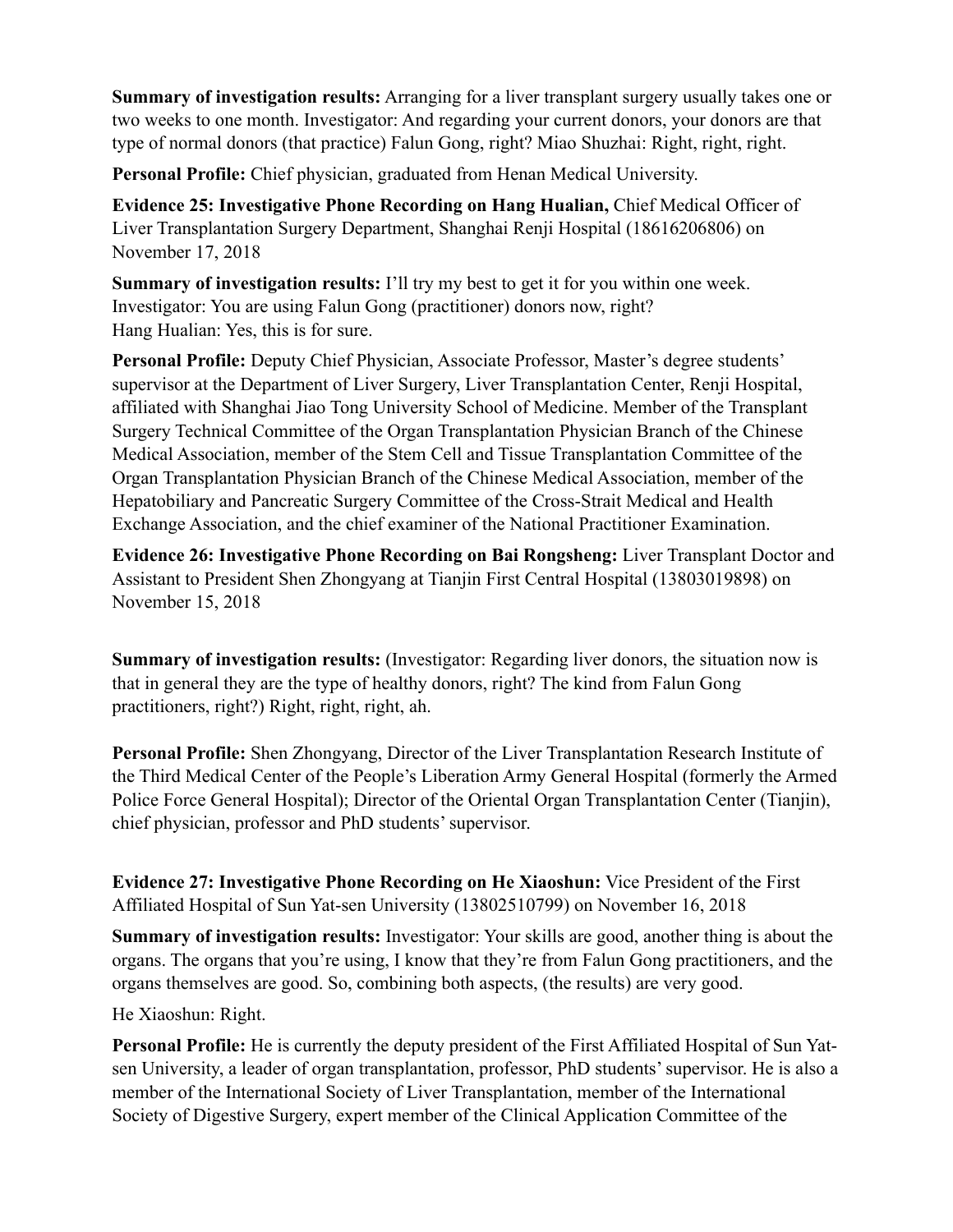Human Organ Transplantation of the Ministry of Health, member of the Organ Transplantation Branch of the Chinese Medical Association, member of the Chinese Medical Association Surgery Branch, vice chairman of the Guangdong Provincial Liver Disease Society, and Chairman of the Organ Transplantation Professional Committee.

### **V. The CCP's Claim that after January 2015, all Transplant Organs Come from Voluntary Donation is a Lie**

In view of the fact that the Chinese Communist regime announced that starting from January 1, 2015, China would end the practice of using organs from executed prisoners in organ transplants, voluntary donation from Chinese citizens would be the only legal source of human organs for transplants, and China Human Organ Donation Administrative Office at the Red Cross Society of China (RCSC) is the official organization responsible for overseeing organ donations in China and it's led by the State Council;

In view of the fact that since 2015, the number of organ transplants in China has been increasing, instead of decreasing, year over year. According to evidence collected WOIPFG, organ transplants in Communist China experienced an explosive growth after year 2000. More than 891 hospitals have participated in organ transplantation.

In view of the fact that Beijing is China's capital and has the largest number of organ transplant hospitals (according to the latest list of 178 organ transplant hospitals published by the National Health and Family Planning Commission, there are 23 such hospitals in Beijing), as well as the largest organ transplant volume (for example, Peking University People's Hospital self-claimed that that it had performed more than 4,000 liver and kidney transplant operations in one year)

Therefore, WOIPFG conducted a phone investigation from August to September 2018 on the state of human organ donations at Red Cross Society of China, Beijing Branch (hereafter referred to as "Beijing Red Cross").

Our investigation results: After the Beijing Red Cross Organ Donation Office, which is located in China's capital, was established six years ago, it is still in the preparatory stage, and it has never started any actual organ donation work. Its subordinate district-level Red Cross Societies haven't set up their organ donation offices yet and have not started any actual organ donation operations. And their functions have been merely limited to some publicity work.

**Evidence 28: Investigative Phone Recording on Wang Zhaohui,** Director of the Organ Donation Preparation Office at Beijing Red Cross (18910670191) on September 6, 2018

# https://www.zhuichaguoji.org/sites/default/files/mp3/2018/10/105788\_1540301566.mp3

#### See **Appendix 15** for more transcripts

**Wang Zhaohui:** "I am in the preparatory office. The organ donation office has not yet been established by now. Now it is our Red Cross Society, now the National Health and Family Planning Commission, we have not cooperated together. That is, the hospitals usually do it themselves. Our situation is quite special, so we have not yet started this work. Now the state is... the next step is to see how to handle it, I don't know how to put it!"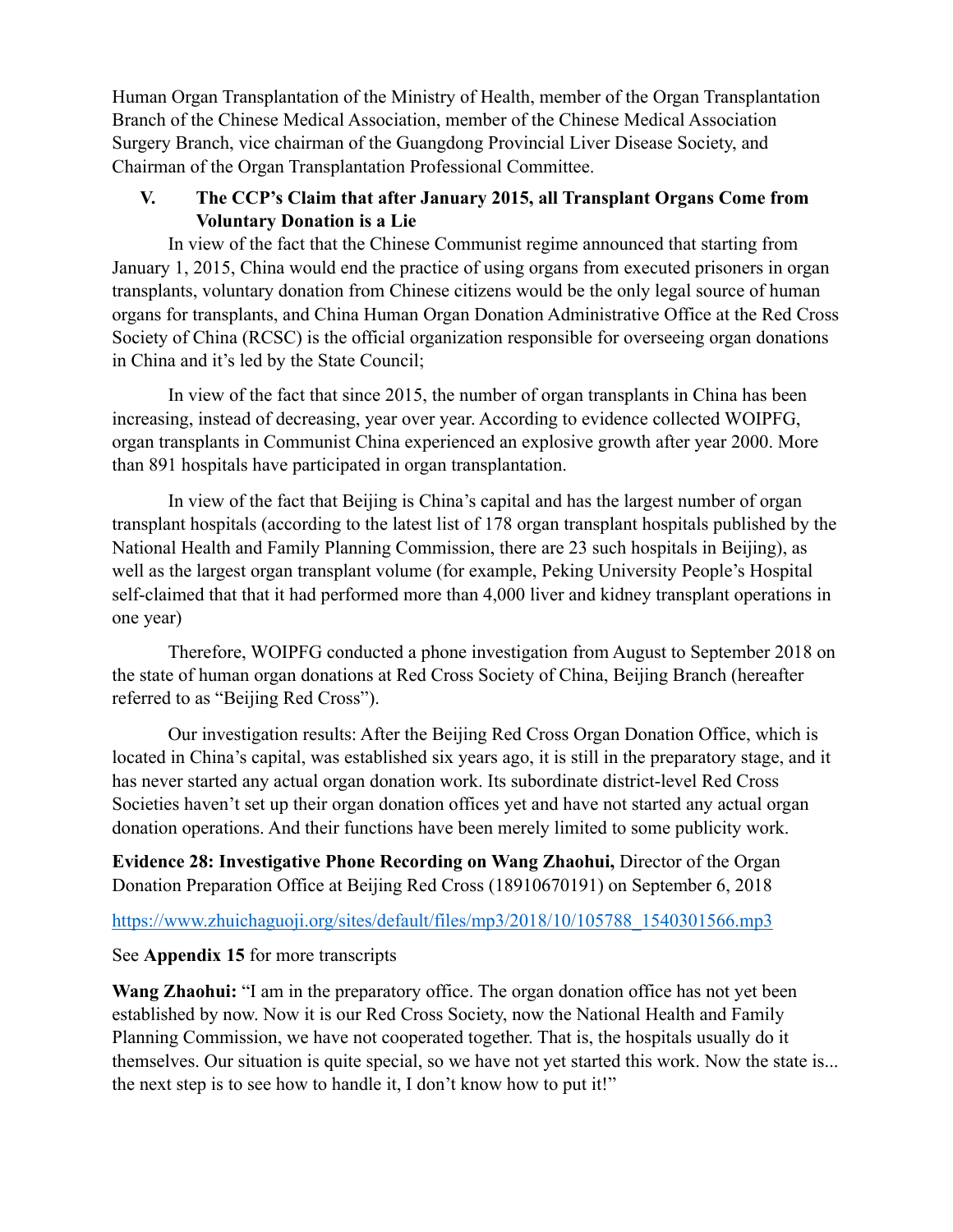**Evidence 29: Investigative Phone Recording on an officer-on-duty** at Red Cross Society of Haidian District, Beijing (Tel: 86+10-68317551) on August 31, 2018 https://www.zhuichaguoji.org/sites/default/files/mp3/2018/10/105788\_1540070026\_0.mp3

### See **Appendix 16** for more transcripts

**Officer-on-duty:** "The organ donation work in Beijing is still in the preparatory stage (and it was established six years ago). And this department has just been set up for them this year. Since the municipal society hasn't implemented it, it is even more impossible to carry it out on the district-level! Our district is mainly undertaking the propaganda work for organ donation from the deceased, and other work has not been implemented."

See WOIPFG's Investigation Report: Beijing Red Cross Has Never Started Its Organ Donation Program as of Now for more details: <http://www.upholdjustice.org/node/402>

# **VI. Evidence of Live Organ Harvesting Found in Medical Papers**

### **Evidence 30: Two Cases of Combined Cardiopulmonary Resection**

Medical paper published by Wu Jian and other physicians from Yan'an Hospital of Kunming describes the procedure of a heart extraction from a living person.

#### See **Appendix 17** for details

# **Evidence 31: 100 cases of lung harvesting for lung transplantation**

"The first person of Chinese lung transplantation" Zhenxing Wang, Jingyu Chen, Mingfeng Zheng, Shugao Ye, Feng Liu, Ruo Chen, Guorong Lu, and Dong Wei wrote a paper titled "100 cases of lung harvesting for lung transplantation: Effect of cold ischemia time > 6 hours and lung volume reduction on prognosis.["11](#page-13-10)

<span id="page-12-0"></span>See **Appendix 18** for details

# **Additional Information:**

1) Harvested alive -10 years' investigation of Force Organ Harvesting (documentary) [http://](http://www.upholdjustice.org/node/381) [www.upholdjustice.org/node/381](http://www.upholdjustice.org/node/381) 

2) Ironclad and Irrefutable Evidence (documentary) <http://www.upholdjustice.org/node/374>

3) Summary Report on the Crime of Live Organ Harvesting in China by the World Organization to Investigate the Persecution of Falun Gong (WOIPFG)--Table of Content <http://www.upholdjustice.org/node/370>